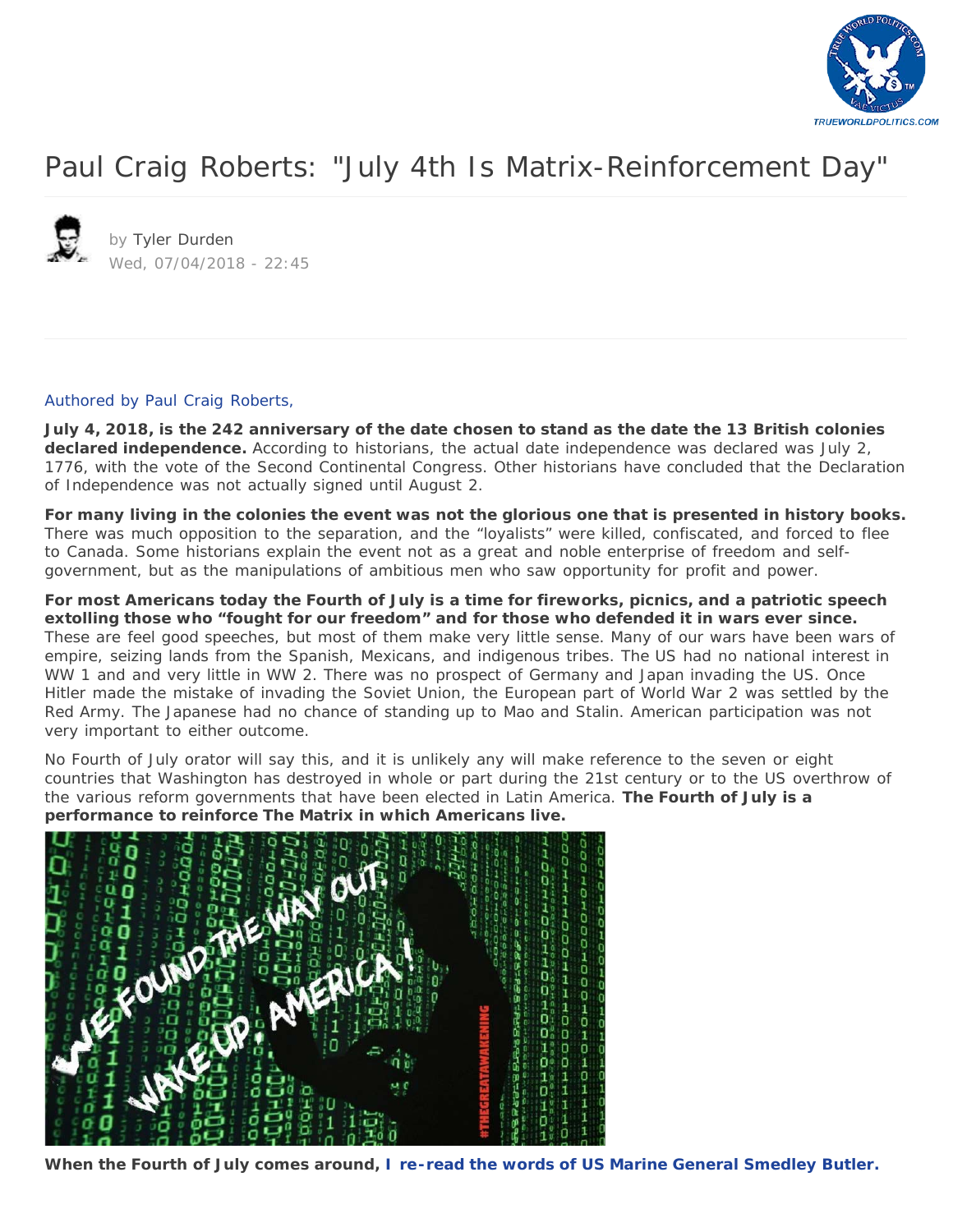

Medals of Honor for 2 different actions in 2 different wars. Mexico and Haiti. He also received the USMC Brevet Medal which was considered the MOH for Brevet Officers at the time. He's as close to a 3x Medal of Honor recipient as we've come.

**General Butler is the most highly decorated US officer in history.** By the end of his career, he had received 16 medals, five for heroism. He is one of 19 men to receive the Medal of Honor twice, one of only three men to be awarded both the Marine Corps Brevet Medal and the Medal of Honor, and the only to be awarded the Brevet Medal and two Medals of Honor, all for separate actions.

Butler served in all officer ranks that existed in the US Marines of his time, from Second Lieutenant to Major General.

*He said that "during that period, I spent most of my time being a high class muscle-man for Big Business, for Wall Street and for the Bankers. In short, I was a racketeer, a gangster for capitalism."*

*Butler says he was a long time escaping from The Matrix and that he wishes "more of today's military personnel would realize that they are being used by the owning elite as a publicly subsidized capitalist goon squad."*

Butler wrote:

*"WAR is a racket. It always has been.*

*"It is possibly the oldest, easily the most profitable, surely the most vicious. It is the only one international in scope. It is the only one in which the profits are reckoned in dollars and the losses in lives.*

*"A racket is best described, I believe, as something that is not what it seems to the majority of the people. Only a small 'inside' group knows what it is about. It is conducted for the benefit of the very few, at the expense of the very many. Out of war a few people make huge fortunes.*

*"A few profit — and the many pay. But there is a way to stop it. You can't end it by disarmament*